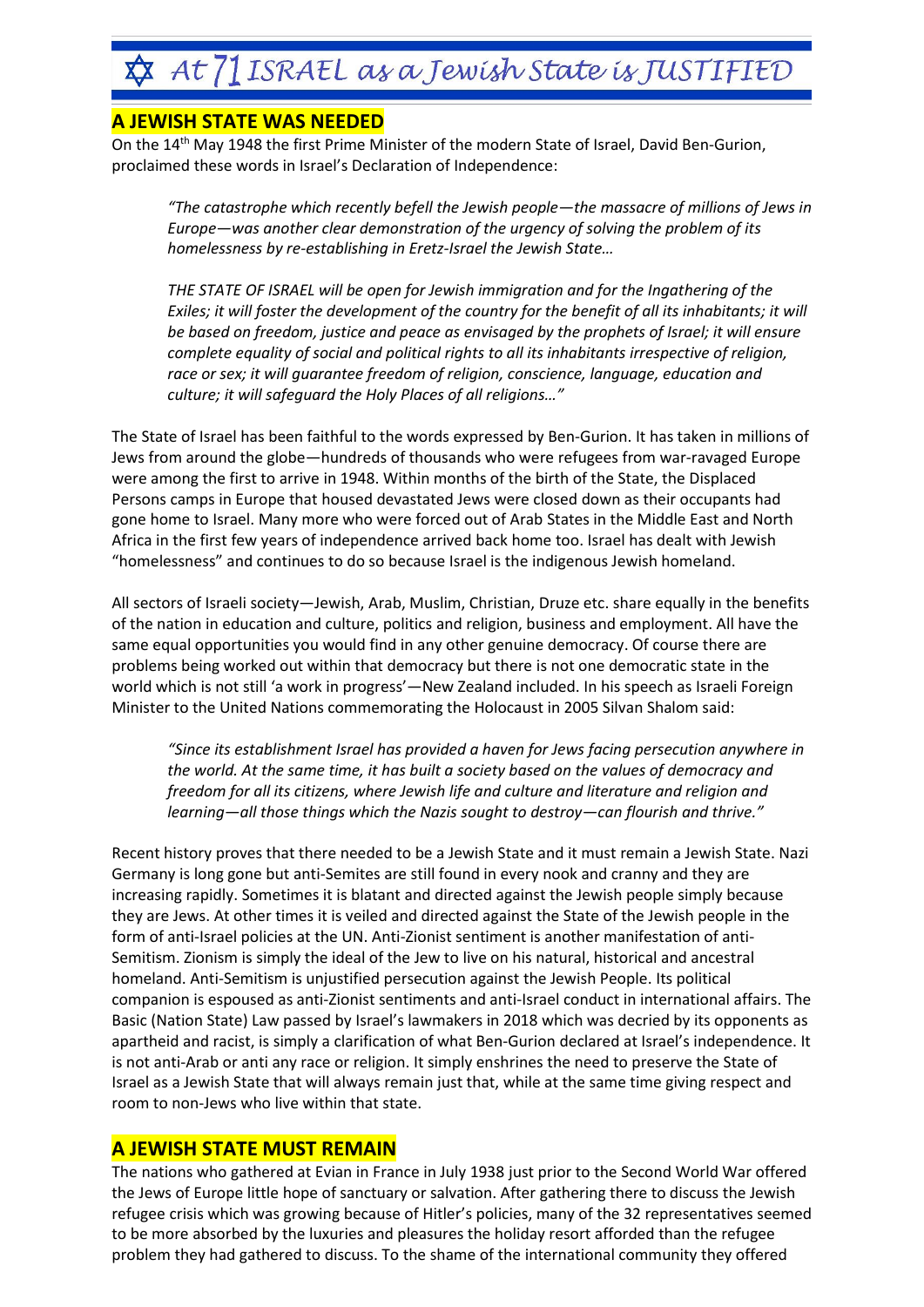little to the Jews of Europe at a time when the fires of extermination were being kindled. Had there existed by this time the Jewish State that the League of Nations had promised years earlier then millions of European Jews could have been saved. Both Canada and Australia have recently made official apologies to the Jewish people for their callousness toward desperate European Jewish refugees. New Zealand had an affirmative part in the League of Nations decision in 1922 to grant Palestine to the Jewish people as their national homeland. Our nation also was part of the Evian discussion in 1938 and although Jewish refugees were taken in by New Zealand our quota was far too small. Everything changed with the reestablishment of Jewish statehood.

When the Jews of North Africa and the Middle East were being persecuted after the War it was the reinstated State of Israel which came to their rescue. More Jewish refugees were taken in by Israel in its formative years of existence because of Arab persecution than the displacement of Palestinian refugees as a result of Israel's War of Independence which was forced upon Israel by the Arab nations.

In 1967 as strong Arab armies began to mobilise and converge upon Israel's vulnerable borders with the express aim of destroying the 19 year old Jewish State, the United Nations abandoned their responsibility to step in and chastise the Arab nations for their threat to a sovereign democracy. Even France who at the time was Israel's closest ally abandoned her at her time of need. In desperation the Israelis were forced to act with a pre-emptive strike against the Arab air forces which were threatening them. Within six days, adding to the Arab shame for their aggression against Israel, was the Arab humiliation of a resounding defeat. The rest is history.

When an airliner of innocent Jews was taken hostage and ended up at Entebbe airport in Uganda in 1976 it was the State of Israel who came to their rescue. The Jews of Ethiopia were rescued from great peril in dramatic airlifts in operations that took place in 1984 and 1991. These airlifts would rival any of the Bible stories that have made the people of Israel famous from antiquity. With the demise of the Soviet Union in 1989 it was the State of Israel that offered many of the Jews of that crumbling empire a real refuge and hope. Over a million came from the former Soviet Union in just 10 years. Without the State of Israel these Jews would have been at the mercy of non-democratic regimes which were cruel, ruthless and anti-Semitic.

There needs to remain an independent Jewish State that can function with or without the cooperation of other nations. The horror of all horrors—the Holocaust—just 75 years ago, as well as blatant and increasing anti-Semitism everywhere, demands the continuation of Jewish statehood. The Jewish people are justified in having their own sovereign state. They have learned from centuries of experience at the hands of merciless persecutors. Now amid threats from Iran and others who have stated that their aim is to completely destroy them; when it comes to the security of their very existence *"we will defend ourselves by ourselves".* This is the lesson they have learned after millennia of Jew-hatred.

## **NEW ZEALAND MUST BACK THE JEWISH STATE**

The anti-Semitic movement which is trying to disguise itself as a humanitarian cause for the Palestinian Arabs–BDS (for Boycotts, Divestments and Sanctions against the State of Israel)—is primarily a political weapon in the hands of Israel's enemies to try and discredit and delegitimize the Jewish people in their quest to maintain their self-determination. The chant of the BDS activists which correlates with their maps of Palestine (showing no room for a Jewish state) is *"From the River to the Sea Palestine will be free!"* This really is the intent and purpose behind BDS—not just to delegitimise Israel but to damn the State altogether. Canadian Prime Minister Justin Trudeau summed it up when he said of BDS in January, *"we need to understand that anti-Semitism has also manifested itself not just as in targeting of individuals, but it is also targeting a new condemnation or anti-Semitism against the very State of Israel…which can be characterised by the three d's demonization of Israel, a double standard around Israel and a de-legitimization of the State of Israel…I will continue to condemn the BDS movement".*

There is indeed a double-standard in the UN when it comes to Israel. We saw that at the end of 2016 in UN Security Council Resolution 2334 when Israeli settlements were condemned outright, without respect to secure borders or to the historical connection the Jews have to the land. The ratio of condemnations dished out by the UN against Israel as compared to the rest of the world is usually at